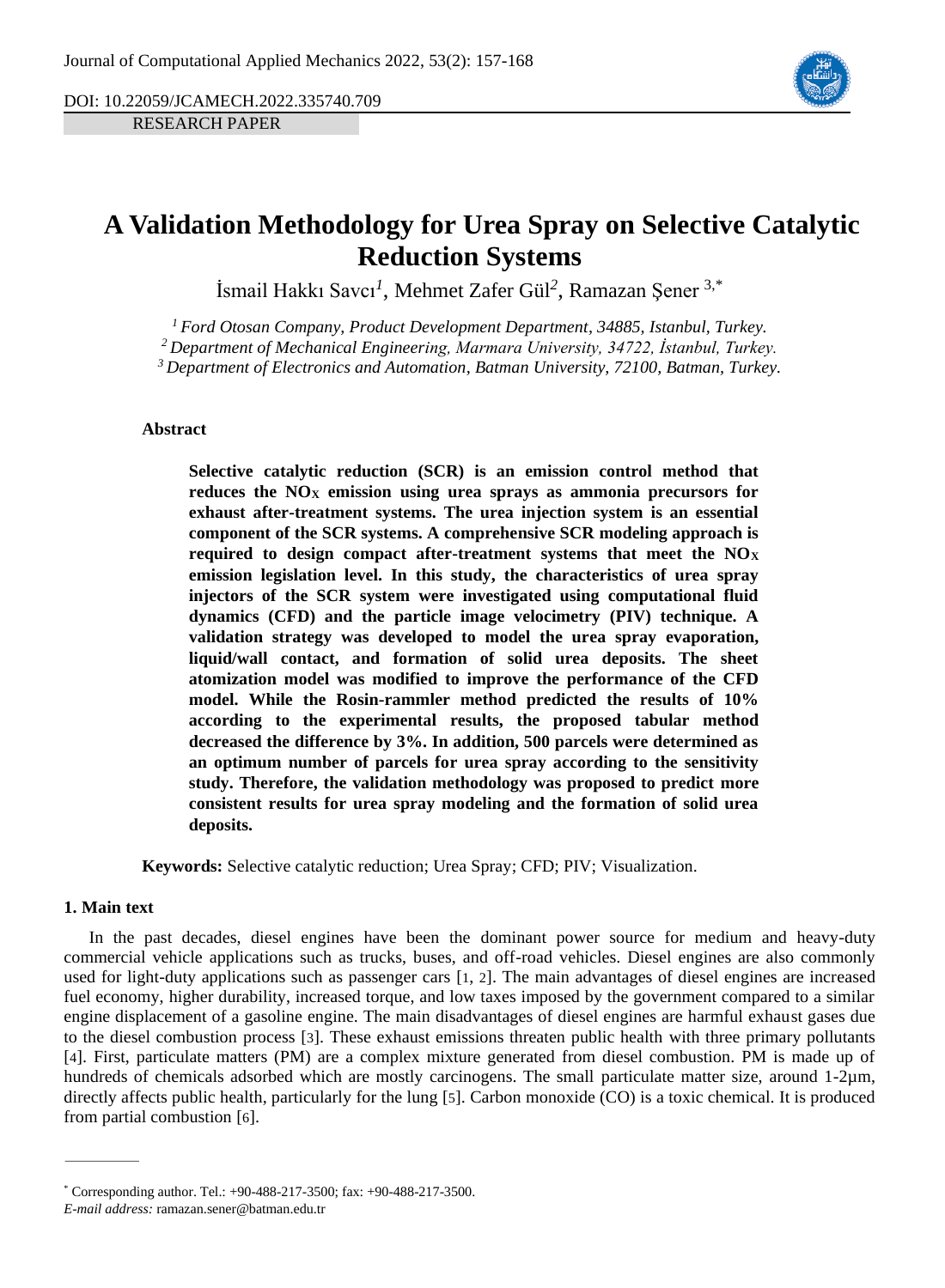Nitrogen Oxide (NO<sub>X</sub>) is produced from the combustion of nitrogen at high temperatures [[7](#page-10-6), [8](#page-10-7)]. NO<sub>X</sub> can form a nitric acid vapor. Nitric acid vapor can penetrate and damage the lungs [[9](#page-10-8)]. These three emissions should be removed from the environment due to their hazardous effect on public health. Stringent legislative emission standards to protect public health for heavy diesel duty and light duty engines were introduced by European Commission, the United States, and China government commissions. Fig. 1 presents the significant reduction of PM and  $NO<sub>X</sub>$  for heavy-duty vehicles. These reductions show the reduction progression from 1992 to 2015 [[10](#page-10-9)]. The standards are defined by the vehicles' energy output (g/kwh). The emission standards are based on a test cycle that represents the real driving style of the drivers. Each standard emission shapes Euro 3, Euro 4, Euro 5, Euro 6, and Euro 7 represents the rectangular. Using the Euro 6 strategy with exhaust gas recirculation (EGR) and selective catalytic reduction (SCR) may require a diesel particulate filter (DPF) to meet the Euro 6 emission standard for the PM [[11](#page-10-10)].

The current strategies attempting to minimize fuel consumption, standalone SCR, and DPF might be sufficient to meet the Euro VI standard. However, an advanced strategy is required to optimize the urea injection strategy and fuel consumption without EGR hardware, leading to a high emission reduction of  $NO<sub>X</sub>$ . SCR may be more advantageous, especially in the heavy-duty truck application, than the competing EGR technology, which brings a fuel economy penalty [[12](#page-10-11)]. However, one must remember that SCR engines' fuel savings are at least partially offset by the cost of urea, which is consumed at about 3-5% of the fuel volume [[13](#page-10-12)]. Therefore, this method results in a better fuel economy without additional hardware. The challenging part of this strategy is high  $NO<sub>X</sub>$  reduction in the exhaust after treatment. Thus, optimized SCR system design and urea injection calibration are critical to achieving this strategy [[14](#page-10-13)].



**Fig 1: Improvement of Emission Reduction by using different strategies**

The SCR system with ammonia  $(NH_3)$  injection in automotive applications is a widely used emission reduction technique to convert the  $NO<sub>X</sub>$  emissions to nitrogen and water [[15](#page-10-14)]. However, pure ammonia is a toxic reducing agent for mobile applications [[16](#page-11-0)]. Urea Water Solution (UWS) has transport and storage advantages over ammonia [[17](#page-11-1)]. Urea should decompose to ammonia and carbon dioxide over SCR with NH<sup>3</sup> process with a lower conversion ratio [[18](#page-11-2)]. Numerous numerical studies were used in the literature [[19](#page-11-3), [20](#page-11-4)]. CFD code based on the finite volume method was implemented in this study.



**Fig 2: Selective catalytic reduction system**

The major components of the active SCR system are a dosing module, SCR catalyst,  $NO<sub>X</sub>$ , and temperature sensor. The dosing module controls the mass flow rate of the urea-water solution. The honeycomb SCR catalyst accelerates a chemical reaction, and  $NO<sub>X</sub>$  and sensors measure the gas temperature [[21](#page-11-5)].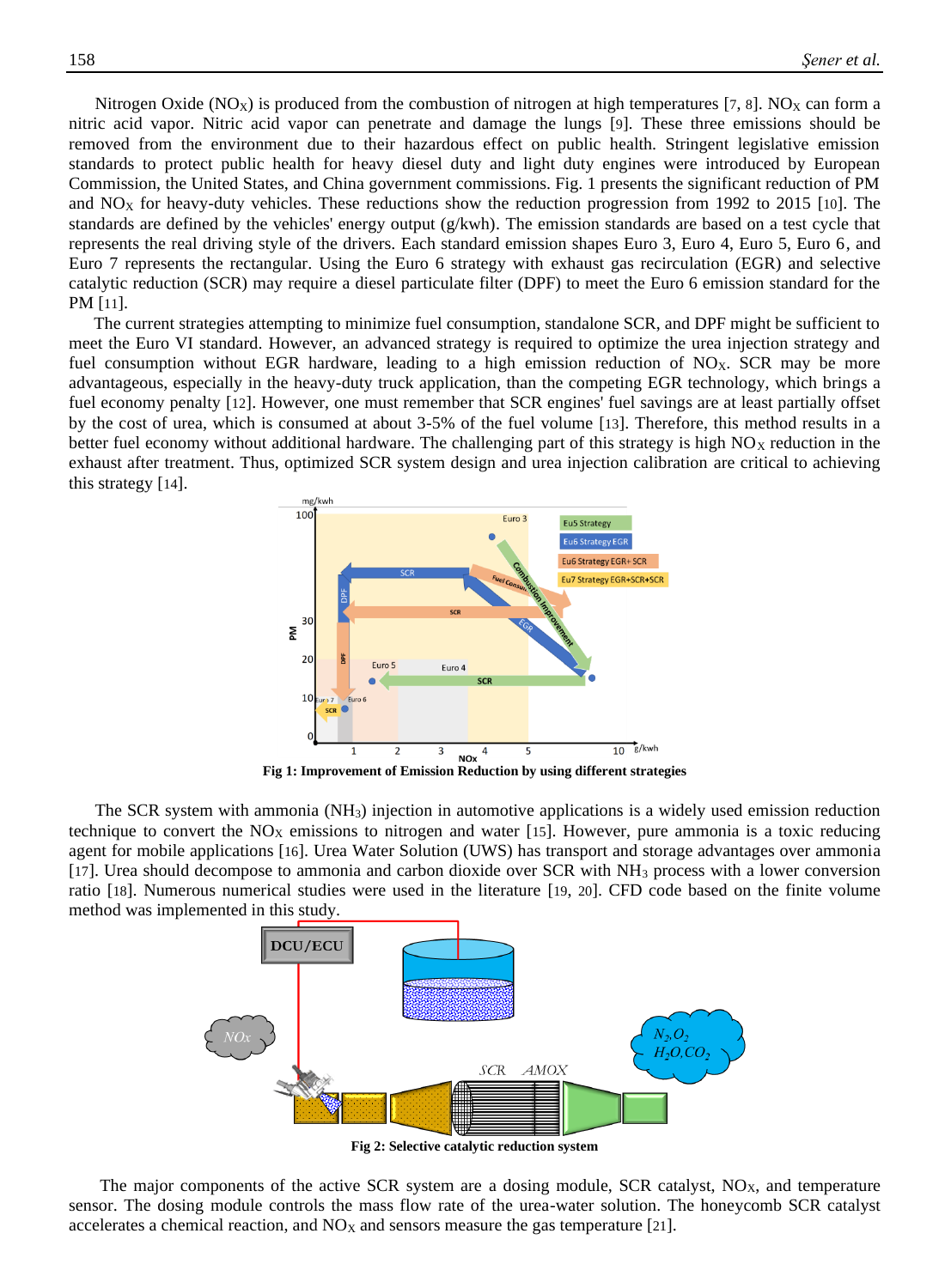A comprehensive SCR modeling approach is required to design compact after-treatment systems that meet the  $NO<sub>X</sub>$  emission legislation level. In this work, the sheet atomization model was implemented in Star-CCM+. Some modifications were made to determine initial spray parameters and velocity over the original model. Simulations were carried out to model sprays measured in a spray test bench to assess the model's capability. One case from the literature was studied with a correlated spray model. The simulation results were compared with spray images obtained from literature images. A reasonably good agreement between simulation and experiment was obtained. The spray modeling, results of the optical spray setup, and their comparison are discussed in this paper. Urea spray distribution on the SCR inlet is the most critical parameter for SCR performance. So robust urea spray CFD methodology is the main part of the complex SCR CFD modeling approaches [[22](#page-11-6), [23](#page-11-7)]. Detailed chemistry and flow modeling techniques should be based on urea spray modeling.

#### **2. Material and Methods**

#### *2.1. Experimental Bench*

The most used experimental techniques for spray characterization of urea injectors are Phase Doppler Particle Analyzer and Particle Image Velocimetry (PIV). However, Phase Doppler Analyzer was not available for this study. PIV and shadow imaging systems (Particle Master) were used to examine spray characterization such as cone angle, spray range, spray distribution, drop size, and velocity data of spray across the laser sheet area. Droplets' Sauter mean diameter (SMD) was measured using the shadowgraph technique with the long-distance microscope [[24](#page-11-8)].

PIV is an application of the laser sheet technique. A laser sheet is a double pulsed laser sheet in a brief time interval. The laser sheet is pulsed twice, and a CCD camera can capture illustrated regions—these techniques are based on the Lagrangian approach. The positions of the particles are tracked for calculations. The first laser sheet illustrates these droplets' initial positions, and the camera captures these frozen images. Then droplets are advanced, and the second image of the camera is exposed to the light scattered by the particles from the second laser pulse. Hence two images are collected; the first image shows the first position of the particles, and the second picture shows the advanced position. The velocity vector is calculated by measuring the particle displacement at a particular time [[25](#page-11-9)]. PIV technique can also be used with several exposed frames strategy, and each particle is moved in several times to different locations on the same picture. PIV performs an average of the velocity field vector. Autocorrelation or cross-correlation functions are post-processed between two images. This technique has the advantage, is not being biased by the gradient since the individual particles are tracked individually to get a velocity vector [[25](#page-11-9), [26](#page-11-10)].

The schematic in Fig. 3 shows the experimental configuration for the laser PIV and shadowgraph for the particle master experiment. The test bench was designed and developed with a laser, camera, led light, and injection module synchronization unit. For these experiments, laser sheets (2mm) were introduced through the spray. The imaging system was composed of a camera and laser light source. The cameras were a Lavision Flowmaster digital CCD device with a pixel resolution of 1280 columns and 1024 rows with a 12-bit dynamic range and Phantom high-speed camera. A 532 nm bandpass filter was used with a 50 mm f/2.8 Nikon camera lens. The laser was the double pulse; frequency-doubled nd: YAG laser. Typical pulse durations for the imaging experiments were 1 mJ/5-7 ns at 532 nm, and the laser has a maximum reparation rate of 15 Hz. Particle Master System includes Led light, a laser with an ultra-short pulse.



**Fig 3: A simple schematic view of PIV**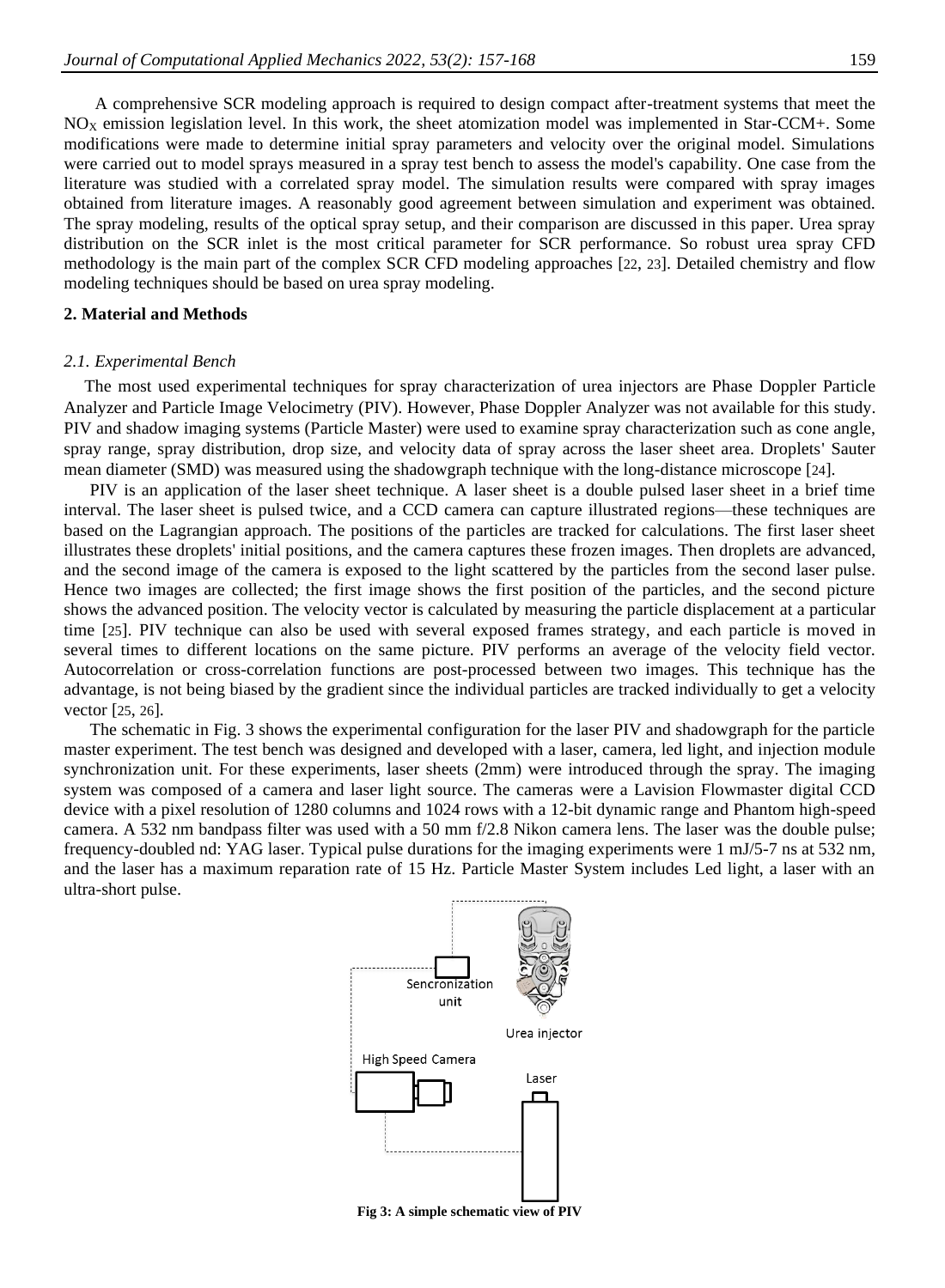The optical urea spray experimental setup is shown in Fig. 4. The setup was designed for injector testing and modified for optical measurements. In addition, the experimental setup was arranged for parallel and horizontal sectional spray measurements.

A horizontal spray measurement was used to characterize the spray distribution, such as spray cone angle. Second, the spray balance was visualized by vertical measurement from each injector hole. Finally, the particle master measured the spray size. Thus, one test rig was designed for three different purposes.

A Xenon lamp was used as a light source for the spray distribution, and a high-speed camera was used to capture the spray image. First, the spray behavior was visualized on a laser sheet using a YAG laser and optical arm. This visualization result qualitatively confirmed the spray's cross-sectional pattern and mass flux distribution because the intensity of the scattered light relied on the droplet density and diameter. The first injector spray distribution was observed in Fig. 5. Next, the spray angle, penetration length, and penetration length were extracted from laser measurement.



**Fig 4: The optical spray experimental setup**

The spray distribution through the surface normal of the nozzle is visualized to check spray balance from each injector hole (six holes injectors) and for injector quality testing. Each nozzle was not discharged with the same amount of urea as the first injector. Therefore, a problem was detected with the first injector. A new injector based on the correct specification was ordered and used in this work. For each urea injector characterization test, injectors should measure from the surface normal of the injector hole to observe the urea balance from each injector hole (three holes injectors).

In the experimental spray calibration process, droplet distribution was measured 100 mm below the injector tip through the spray. This data was then proceeded to calculate the SMD over the beam. The spray angle was measured by the intersection of the spray's two outside edges at the nozzle. There were injection-to-injection variations due to injector pumps. Therefore, the spray cone angles varied from 33° to 48°. Five individual measurements were done to eliminate this noise factor, and average data was extracted for post-processing. The spray angle was again determined to be 33°. After sampling many instantaneous images, an average spray particle diameter distribution was determined in Fig. 8.



**Fig 5: Spray distribution**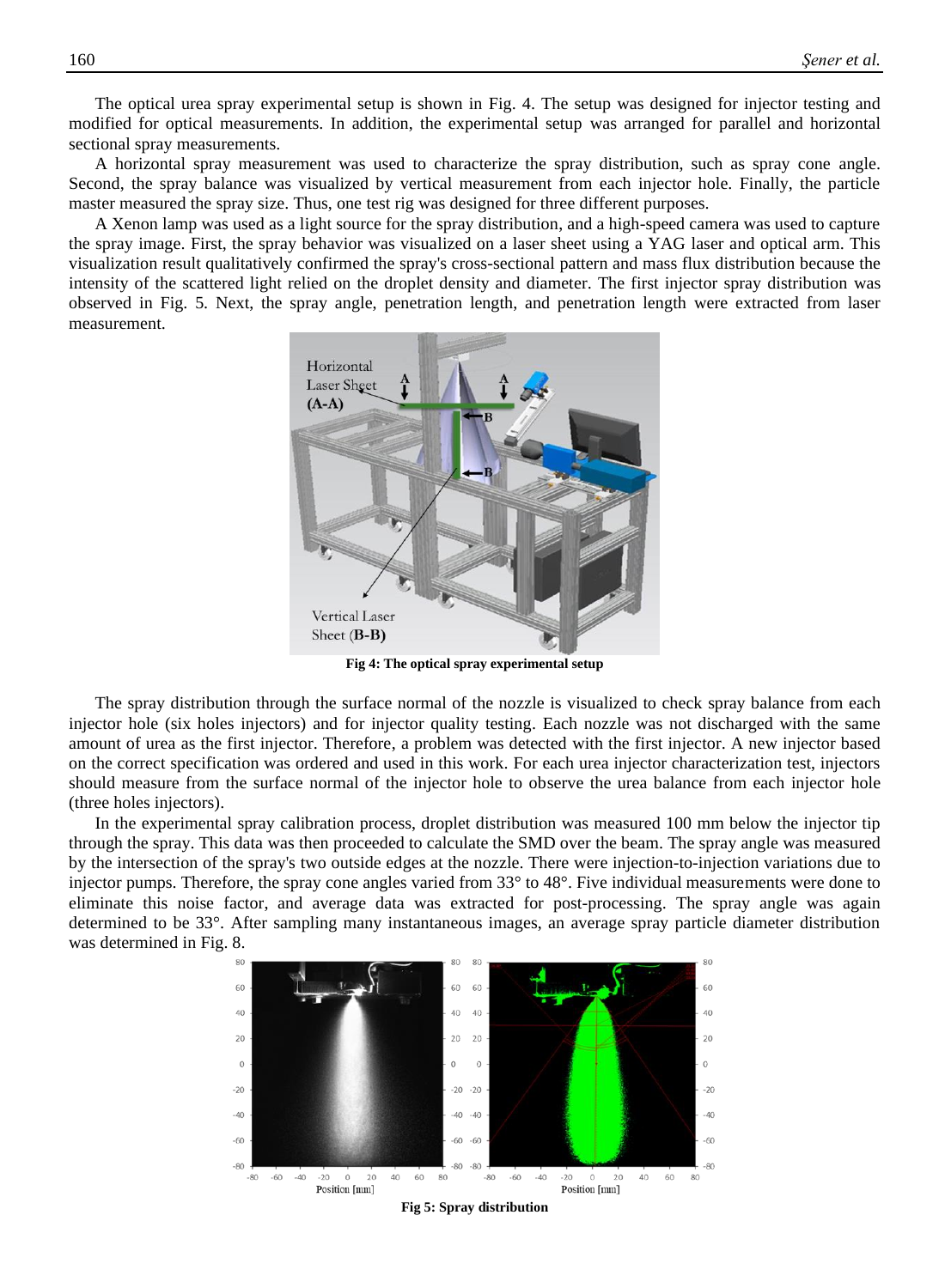

**Fig 6: Spray distribution seeing from the surface normal a) unbalanced spray distribution b) balanced spray distribution**



#### *2.2. Spray Modelling*

First, a free spray was simulated to match the measured droplet size and velocity at the center point 100 mm downstream. Then, the results were shown as measured data for the average of five individual experiments.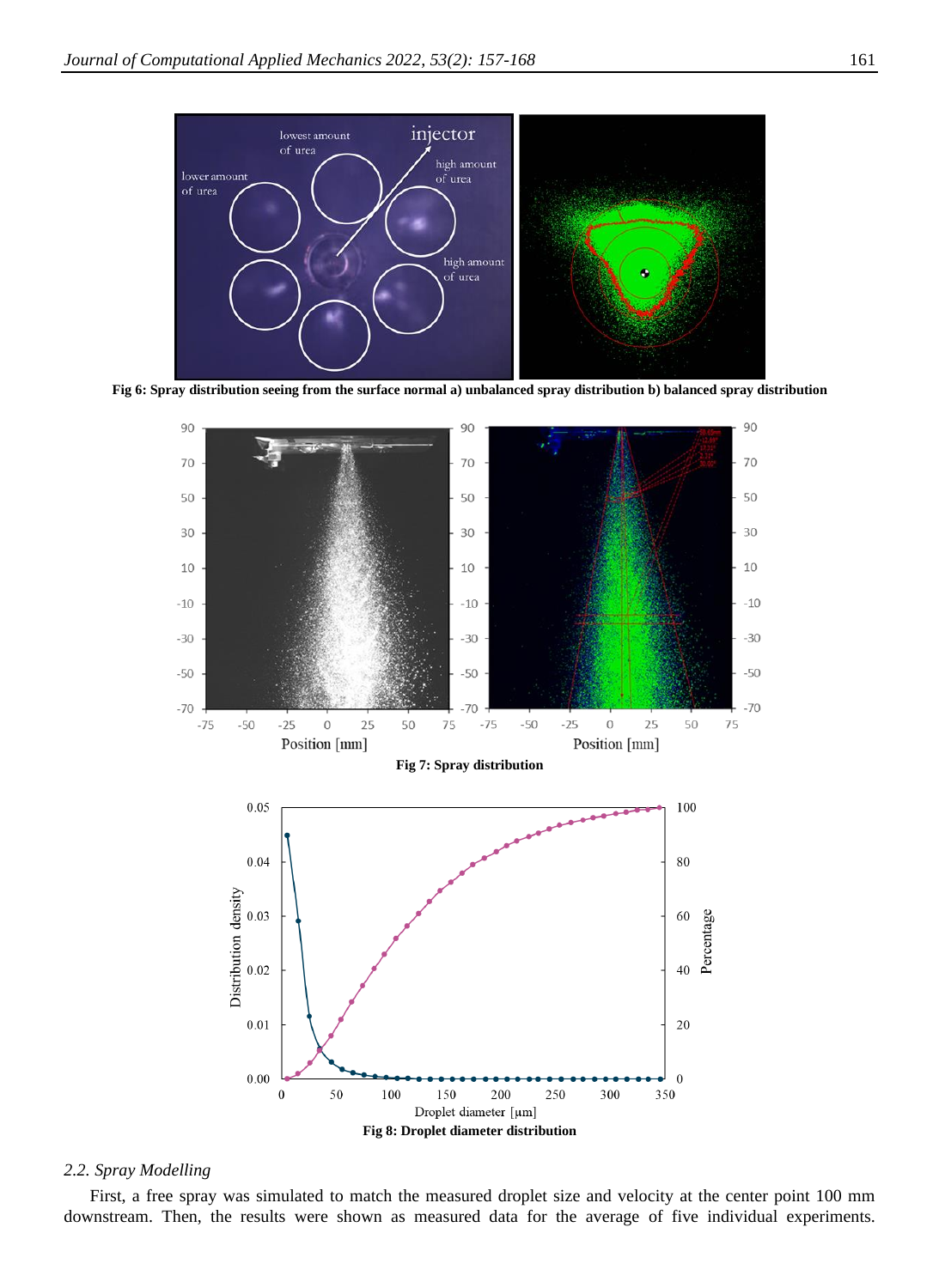Although initial droplet sizes were used at the injector tip in the simulations, even these values were extracted 100 mm downstream of the injector tip. Therefore, this calibration study was performed to eliminate this assumption. So initial droplet size was specified at the injector tip, and the droplet size was 100 mm downstream of the injector tip. If the results are not comparable, a new iteration is applied to the injector tip. For this approach, Rosin-rammler and tabulated distribution methods were examined.

The computational domain was built as the cylindrical region with dimensions of 90 mm diameter, and 115 mm height with the three-hole injector at the top center, directed in the axial direction in Fig. 9. A cylindrical chamber mesh represents the calibration chamber (also known as Glass Bomb) to tune spray parameters in the CFD model with the experimental test result. Local refinement was applied to the tips of the nozzle to improve resolution. Boundaries were set to pressure boundaries. Because the size of the domain was sufficiently large, pressure boundaries monitored the droplets, and there were no droplets that had passed through boundaries. Since the test was usually carried out with the injector pointing toward the ground, the gravity should be set in the same direction.

Air in the cylindrical domain was modeled as an ideal gas. The standard k-ε model was employed. The energy equation was not solved. All the walls of the cylindrical domain were modeled with free slip conditions. The flow was assumed to be stagnant to begin. This section describes the modeling approach based on StarCCM+. The mesh sensitivity has been evaluated on mass transfer. The global mesh size was 1 mm, but the mesh size of the spray zone was specified at 0.5 mm. The double number of mesh did not affect the mass transfer, so current settings were kept for this simulation study.

High-speed shadowgraph images of the one spray injection in ambient conditions highlight its structures. The three-hole injector produced three distinct jets of fluid with long breakup lengths. A three-hole injector could not produce a uniform distribution of spray across its cross-section. It has been found that the atomization of the spray from the injector is consistent for each dosing event. Only injection starting internal time the spray oscillation was observed. 200 mg/s, 500 mg/s, and 1000 mg/s have been experimented with, and the dosing rate does not affect spray distribution.

$$
Q = 1 - \exp\left(\frac{D}{D_{ref}}\right)l^{q}
$$
 (1)

The volume distribution of particles as a function of their diameter can be obtained from equation 1. It is easy to calibrate since it has only two variables. However, if the measured value was specified at the injection tip, a 30% error was obtained 100 mm downstream of the injector type. The diameter distribution for the injected droplets was given by a Rosin-rammler function as specified in Fig. 10. Parameters of the Rosin-rammler were modified and set three can predict a 10% error with the experiments.



**Fig 9: The computational grid**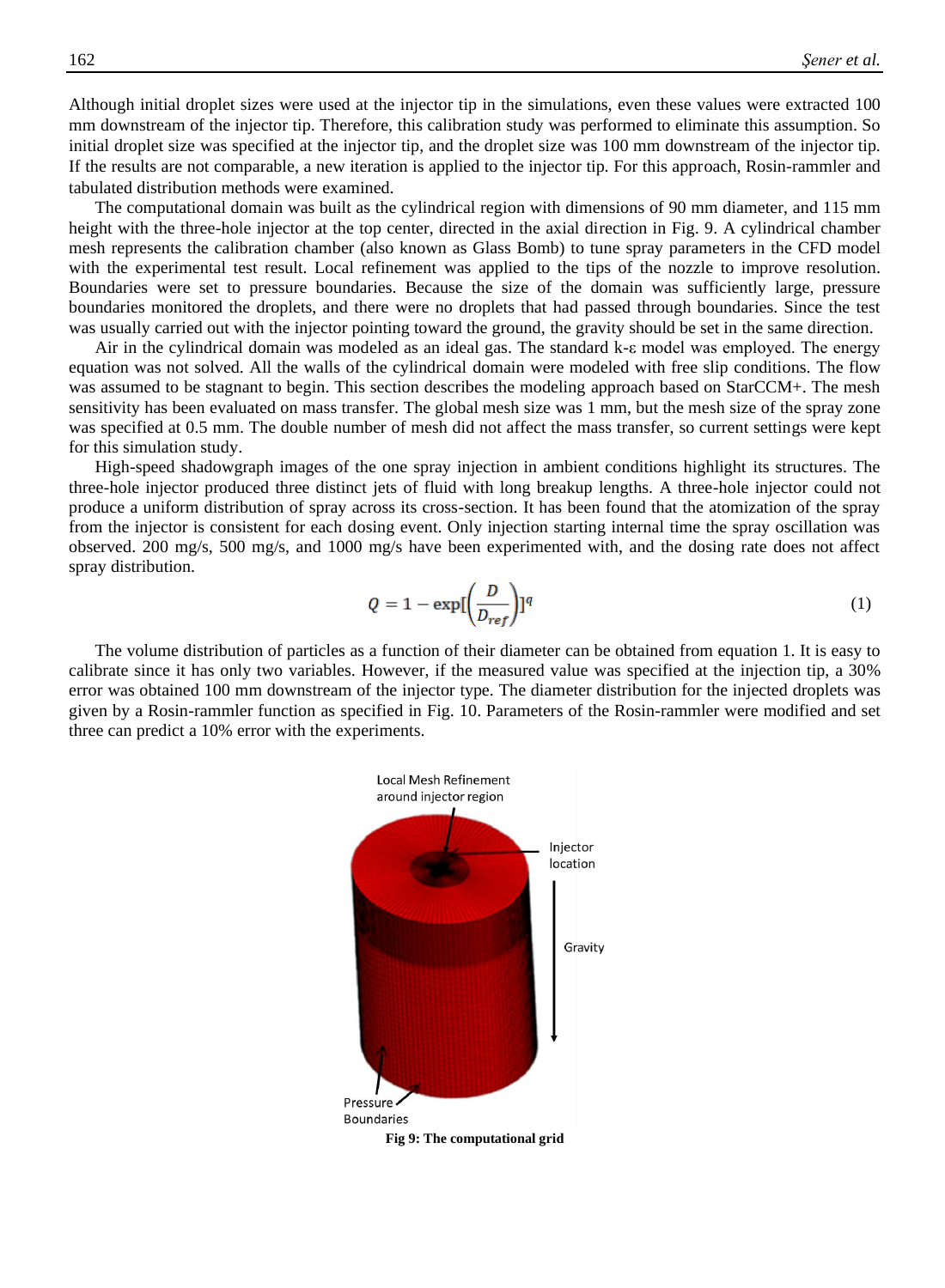

Table approach, the droplet distribution, e.g., from measurement, was used as the initial guess. The correlation was around 10% error at the first attempt. Finally, the droplet diameter tabulated is modified to further Star-CCM+ calculation and predict correlation well with experiment data.



Experimental data on the lateral plane was compared with numerical data on the corresponding plane to arrive at better empirical model constants in Fig. 12. The spray structure was defined in Fig. 12. Droplet diameters were extracted using the CFD and compared with the results of the PIV test (Table 1). The correlation has seemed well with the experimental result.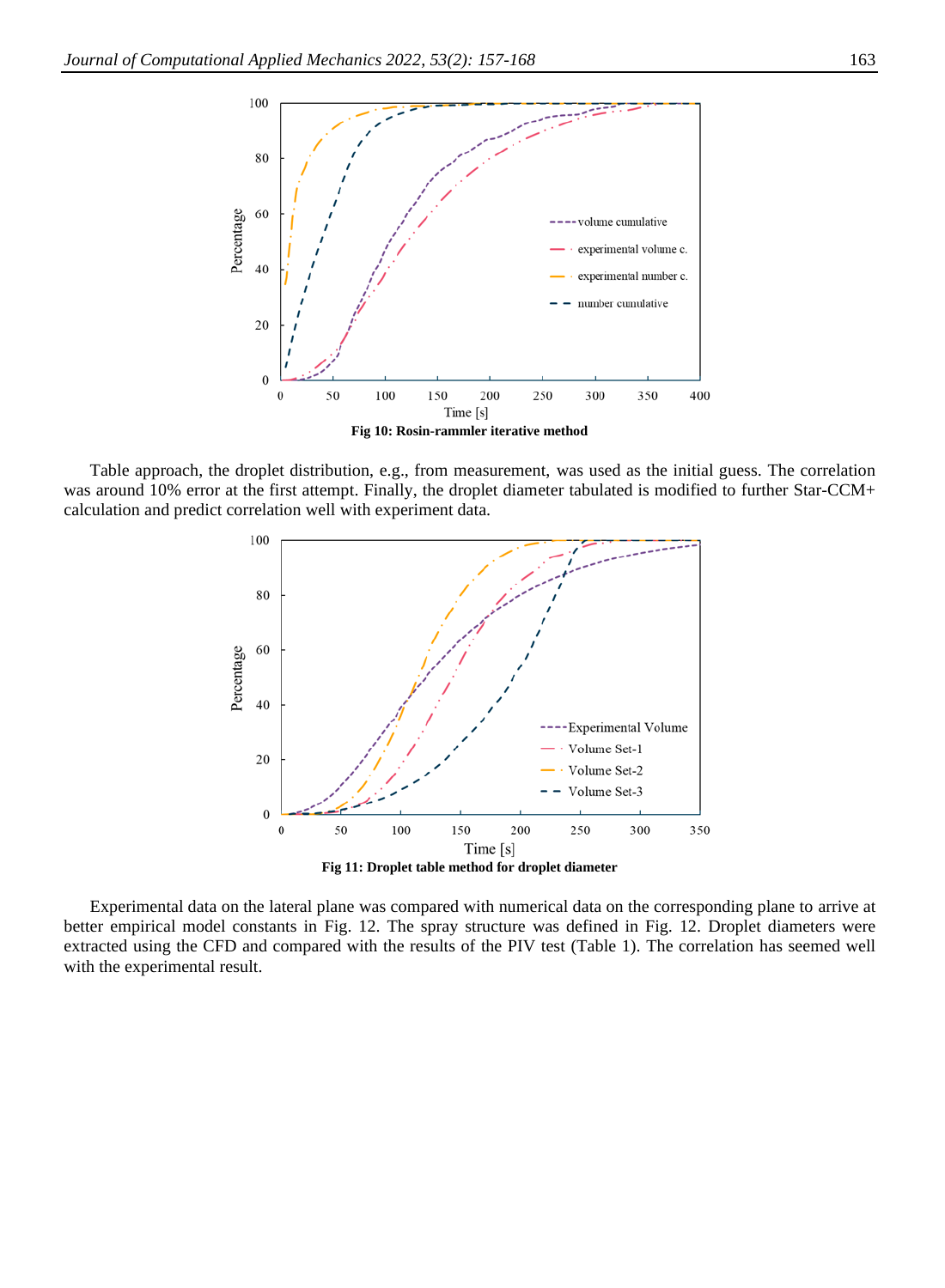

**Fig 12: Comparison of experimental and computed spray distribution**

| <b>Table 1: Injector specifications</b> |             |                    |
|-----------------------------------------|-------------|--------------------|
| Injector A                              | Spray Angle | Penetration Length |
| <b>Test Results</b>                     | 33          | 38                 |
| CFD results                             | 32          | 36                 |

#### **3. Results and Discussion**

The glass windows installed test pipe was modeled as three-dimensional for CFD analysis to investigate spray/wall interaction and deposit accumulation [[27](#page-11-11)]. A steel plate, injector, and glass windows were considered, which is shown in Fig. 13. The CFD model was generated with polyhedral mesh from StarCCM+. Local mesh refinement was generated around the injector and spray path. The entire model consists of 3.5 million cells, with mainly 1.2 million boundary layer cells. At the injection region, the base cell was 1 mm. region of the injector and regions of the spray path were refined with the base cell size of 0.5 mm. The thickness of the wall layer varies from 0.5 to 1.5 mm. This layer was essential for the high result quality of the HTC [[28](#page-11-12)]. CFD parameters used in this study are listed in Table 2.

| <b>Table 2: CFD settings</b> |                                         |  |
|------------------------------|-----------------------------------------|--|
| <b>Flow Characteristics</b>  | Compressible, Turbulent, Time-dependent |  |
| CFD Solver                   | $Star-CCM+$                             |  |
| Turbulence Model             | Standard k-ε with wall function         |  |
| Solution Algorithm           | Simple, double precision                |  |
| Residual levels              | <0.0001                                 |  |



**Fig 13: Sketch the experimental setup for spray/wall interaction**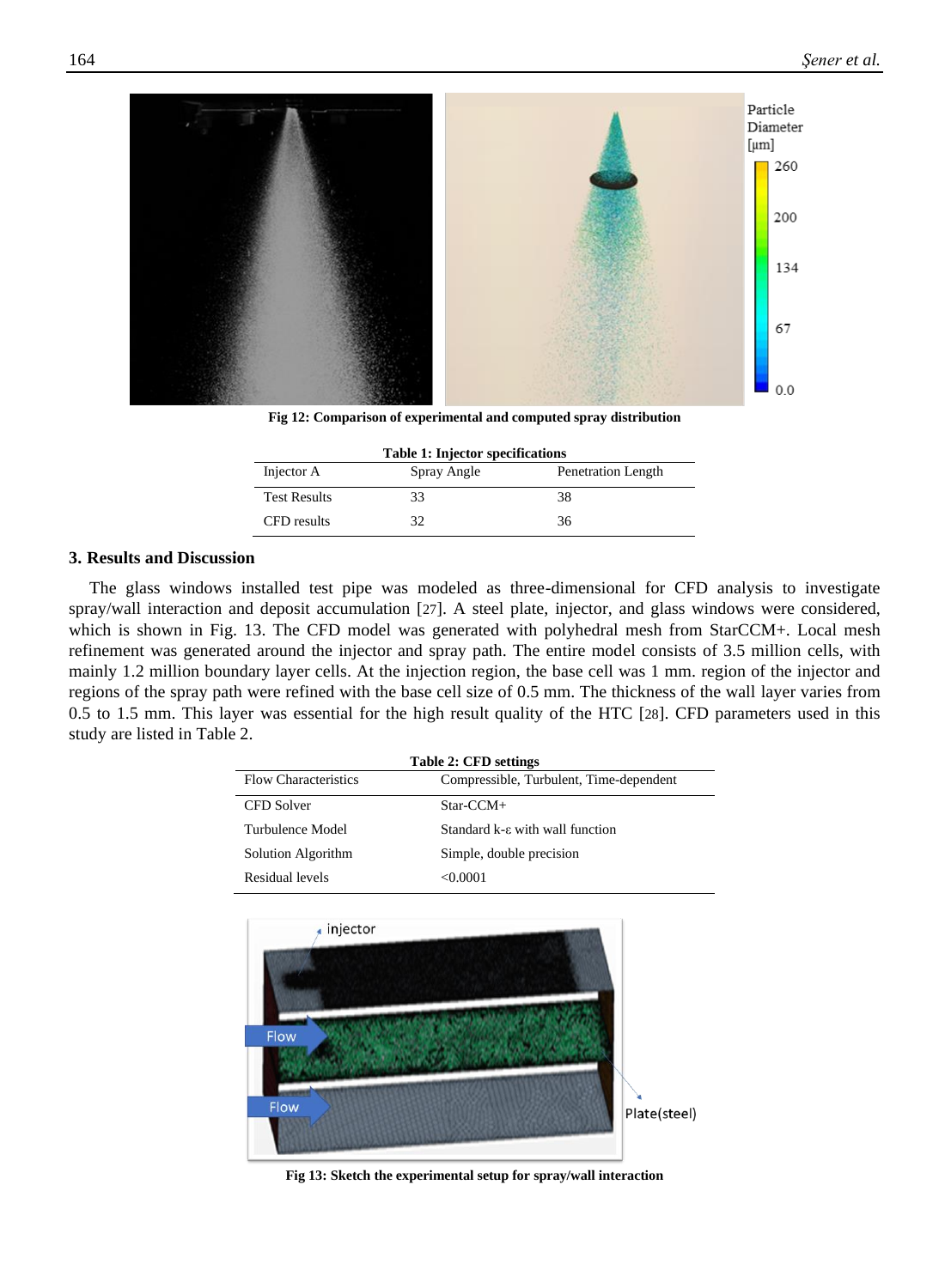Fig. 14 shows the spray pattern at 4 ms, 10ms, and 20ms a side view of the measured spray penetration at different times with the shadowgraph method [[27](#page-11-11)].



**Fig 14: Spray pattern at 4 ms, 10 ms, and 20 ms [25]**

Fig. 15 shows the numerical result of defined geometry in Star-CCM+. The results were compared with the test result. This model predicted tiny droplets due to thermal breakup. Penetration length and spray cone angles were similar in both simulation and experiment. Therefore, only tiny droplets could not be captured by the CFD. The predicted wall film thickness in Fig. 16 reflects spray character with the film thickness in the spray impact region. These wall film characteristics correlate with visual observations during the experiment.



**Fig 15: The spray pattern of numerical models at 4 ms, 10 ms, and 20 ms**



**Fig 16: Predicted wall film thickness with spray distribution**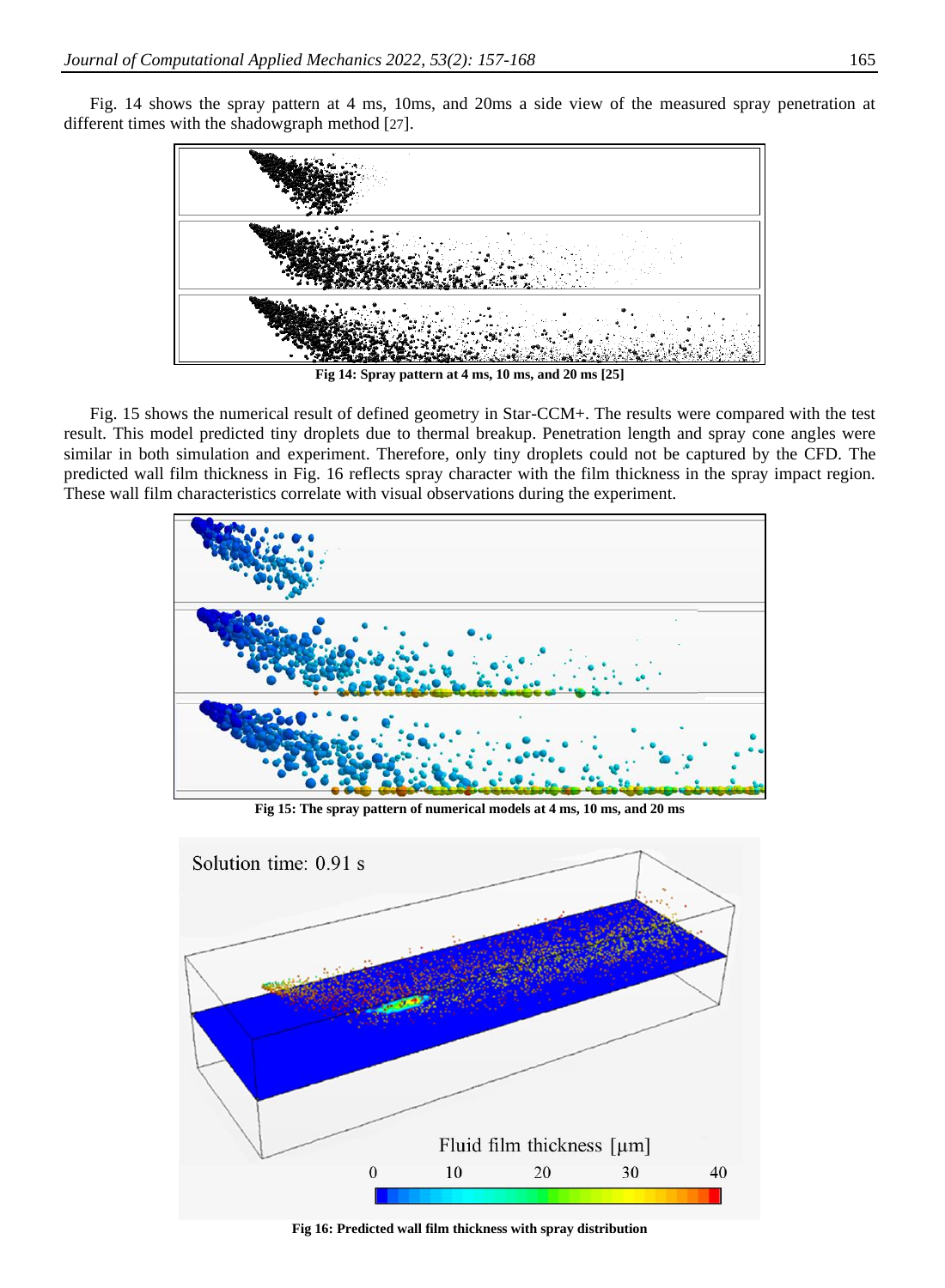Fig. 17 shows the urea concentration in the wall film. In the spray impact region, the urea concentration occurred by the urea fraction of the droplets. Due to the evaporation of water from urea concentration, droplets increased significantly. As the wall film was moved downstream with minor droplet impingement, higher urea concentrations occurred due to water evaporation. After water evaporation was completed, thermolysis of urea began in these regions. Thus, thermolysis reactions became dominant for NH<sub>3</sub> conversion.



**Fig 17: Calculated mass fraction of urea in the wall**

Fig. 18 presents views of the ammonia at the center of the model. In the center of the model, ammonia was produced significantly higher than the other model parts. The main reason behind these results was to thermolysis reaction of tiny droplets. Ammonia generation can be observed by urea decomposition from the boundaries of the models. In addition, tiny droplets lead to evaporation and faster thermolysis, so more  $NH_3$  conversion can be observed on the surface.



**Fig 18: Calculated mass fraction urea at the lateral plane**

## **4. Conclusion**

Urea spray modeling is one of the challenging steps to achieving SCR system modeling including complex interactions of multi-phase physics and chemical reactions. The characteristics of urea injectors were investigated using numerical and experimental methods. As a result of this study, the spray validation methodology was developed for urea spray on SCR systems.

Unbalanced spray negatively affects the spray dispersion performance of the injector and increases the possibility of deposit formation. Before performing the spray and cone angle tests, the radial spray distribution of the injector should be checked.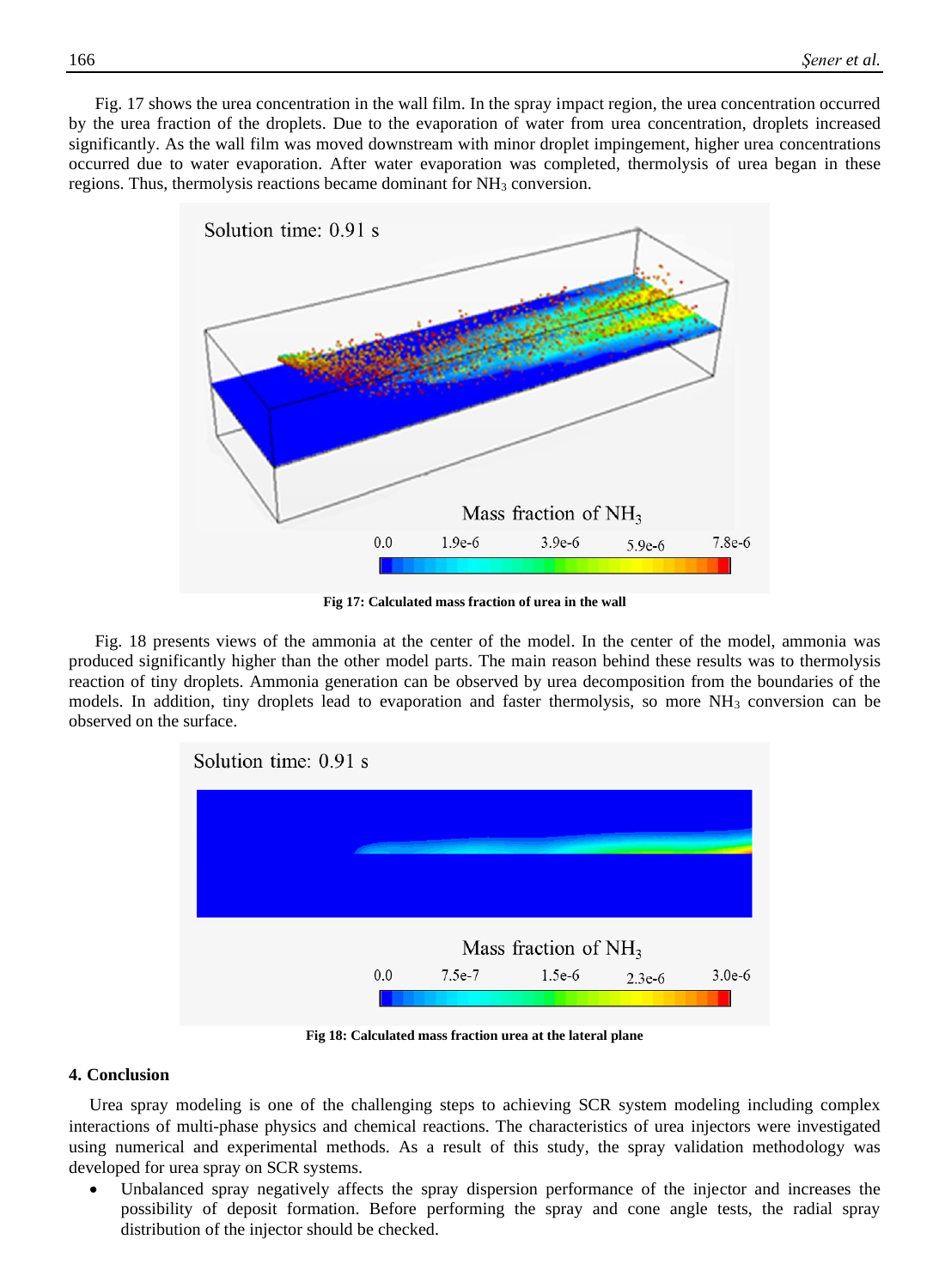- With the tabular method, CFD results can be estimated in good correlation with the experimental results. While the error rate was 10 percent in the solutions made with the Rosin-rammler method, it decreased by 3 percent in the tabular method.
- The spray sensitivity work was experimented with to determine the appropriate droplet parcel number. Less droplet parcels could not carry necessary information, high parcel numbers have time penalty and convergence issue. 50 to 5000 parcels are simulated then 500 parcels have been selected in spray simulations as an optimum parcel number.
- Rosin-rammler and tabular methods accelerated the simulation. In addition, the simulation results with the tabular method were more consistent with experimental results than the Rosin-rammler method.
- As a standard approach, spray data extracted from the experiment is used as direct input in simulation studies. In this study, the spray data extracted from the experiment were firstly adjusted on the CFD test bench and the distribution obtained from the CFD was used in the applications. Hence, 8 percent more accurate data is used as input to the CFD.

## **Acknowledgements**

The authors also would like to thank the Ford Otosan Company for providing a test and software facility.

## **References**

- <span id="page-10-0"></span>[1] R. Şener, M. Z. Gül, Optimization of the combustion chamber geometry and injection parameters on a light-duty diesel engine for emission minimization using multi-objective genetic algorithm, *Fuel,* Vol. 304, pp. 121379, 2021.
- <span id="page-10-1"></span>[2] R. Sener, M. U. Yangaz, M. Z. Gul, Effects of injection strategy and combustion chamber modification on a single-cylinder diesel engine, *Fuel,* Vol. 266, pp. 117122, 2020.
- <span id="page-10-2"></span>[3] R. Şener, M. R. Özdemir, M. U. Yangaz, Influence of piston bowl geometry on combustion and emission characteristics, *Proceedings of the Institution of Mechanical Engineers, Part A: Journal of Power and Energy,* Vol. 233, No. 5, pp. 576-587, 2019.
- <span id="page-10-3"></span>[4] A. Winer, W. Busby, Atmospheric transport and transformation of diesel emissions, *Diesel exhaust: A critical analysis of emissions, exposure, and health effects*, pp. 83-105, 1995.
- <span id="page-10-4"></span>[5] H. Omidvarborna, A. Kumar, D.-S. Kim, Recent studies on soot modeling for diesel combustion, *Renewable and Sustainable Energy Reviews,* Vol. 48, pp. 635-647, 2015.
- <span id="page-10-5"></span>[6] B. Weinstock, H. Niki, Carbon monoxide balance in nature, *Science,* Vol. 176, No. 4032, pp. 290-292, 1972.
- <span id="page-10-6"></span>[7] T. Kaya, O. A. Kutlar, O. O. Taskiran, Evaluation of the partially premixed compression ignition combustion with diesel and biodiesel blended diesel at part load condition, *Engineering Science and Technology, an International Journal,* Vol. 24, No. 2, pp. 458-468, 2021.
- <span id="page-10-7"></span>[8] R. Şener, Numerical Investigation of Ducted Fuel Injection Strategy for Soot Reduction in Compression Ignition Engine, *Journal of Applied Fluid Mechanics,* Vol. 15, No. 2, pp. 475-489, 2022.
- <span id="page-10-8"></span>[9] D. Fowler, C. Flechard, U. Skiba, M. Coyle, J. N. Cape, The atmospheric budget of oxidized nitrogen and its role in ozone formation and deposition, *The New Phytologist,* Vol. 139, No. 1, pp. 11-23, 1998.
- <span id="page-10-9"></span>[10] W. A. Majewski, Diesel particulate filters, *DieselNet, Ecopoint Inc, Brampton, ON, Canada*, 2001.
- <span id="page-10-10"></span>[11] H. Steven, Development of a worldwide harmonised heavy-duty engine emissions test cycle, *Final Report, April*, 2001.
- <span id="page-10-11"></span>[12] X. Li, Y. Cheng, Z. Zhang, S. Ji, The Effect of Coupling Injection Parameters and Double-Swirl Chamber on the Diesel Engine Performance, *Arabian Journal for Science and Engineering,* Vol. 44, No. 2, pp. 1393- 1401, 2019.
- <span id="page-10-12"></span>[13] G. Zheng, A. Kotrba, M. Golin, T. Gardner, A. Wang, *Overview of large diesel engine aftertreatment system development,* 0148-7191, SAE Technical Paper, pp. 2012.
- <span id="page-10-13"></span>[14] Q. Song, G. Zhu, Model-based closed-loop control of urea SCR exhaust aftertreatment system for diesel engine, *SAE Transactions*, pp. 102-110, 2002.
- <span id="page-10-14"></span>[15] R. M. Heck, Catalytic abatement of nitrogen oxides–stationary applications, *Catalysis Today,* Vol. 53, No. 4, pp. 519-523, 1999.